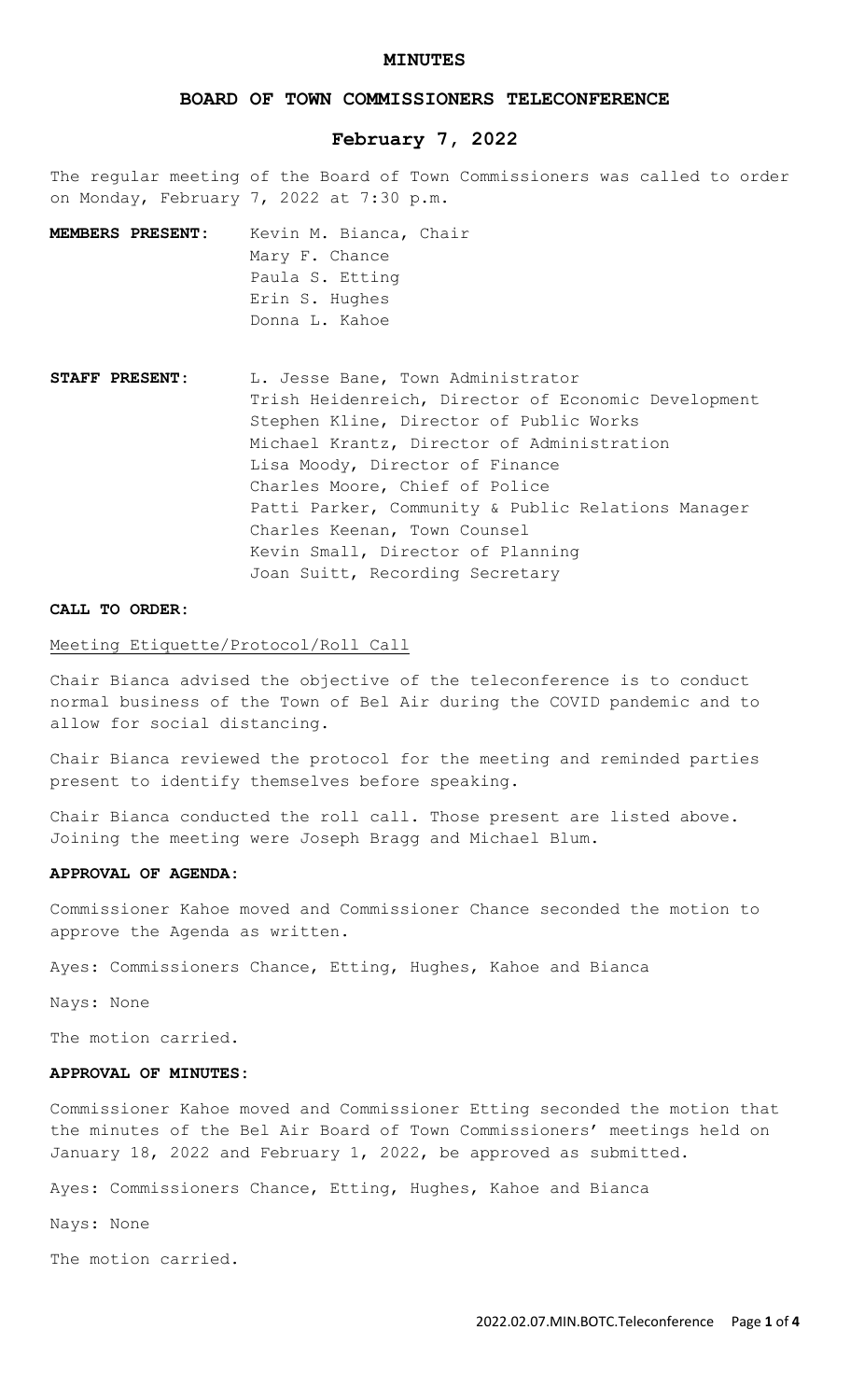#### **PRESENTATIONS:**

## Certificate of Appreciation to Joseph Bragg – Train Garden

Chair Bianca expressed sincere appreciation and gratitude to Joseph Bragg for volunteering his time and bringing his extensive train collection to the Town of Bel Air during Winter Wonderland 2021. The time taken by Mr. Bragg and his team of volunteers to create a custom train garden, the hours spent volunteering to keep the attraction open and offering it free of charge to the community are greatly appreciated.

Joe Bragg is a local businessman and member of the community who has lived in greater Bel Air since 1972 and within the municipal limits since 2009. Joe loved the opportunity to be able to show off his passion for model trains and embraced the opportunity to showcase Bel Air in the train garden created in Armory Marketplace. Joe and his team of volunteers worked for several days to set up the garden and customized it to include signs for many Bel Air businesses and local landmarks so that community members would feel connected to the garden. Joe went above and beyond the Town's expectations as a volunteer keeping the train garden open during the Saturdays of Winter Wonderland and additional days to accommodate more visitors. The train garden welcomed over 4,800 visitors during the holiday season and was a wonderful addition to Winter Wonderland.

Chair Bianca recognized Joe for his efforts in making Winter Wonderland such a memorable attraction for the Town. On behalf of the Bel Air Town Commissioners, Chair Bianca presented Jospeh Bragg with a Certificate of Appreciation.

Ms. Parker, Community & Public Relations Manager, advised the train garden was amazing and Joe did so much more. He opened the train garden to accommodate a child in the community who could not attend in crowds due to an injury. Ms. Parker stated things like this make the community fantastic and a great place to live.

Joseph Bragg informed it was such a pleasure to show off the trains and speak to so many people who said this was the most unique train garden they had ever seen. Mr. Bragg thanked his brother and friends for helping to create the garden. Joe sincerely looks forward to another year.

Ms. Heidenreich, Director of Economic Development, thanked Joseph Bragg for his efforts and informed Angela Robertson extends her gratitude also.

Commissioner Chance was amazed at the detail and the number of hours setting up the train garden. Commissioner Chance commented it was extraordinary and enjoyed by many.

## Gift Basket to Michael Blum

Chair Bianca advised Mike Blum, for the last twelve years, has been largely responsible for the organization and success of Bel Air's Christmas Parade.

After months of planning, Mike Blum turns Main Street into a delightful parade of costumed characters, floats, cheerleaders, baton-twirlers, bands, dancers and other entertainers. To the delight of Bel Air's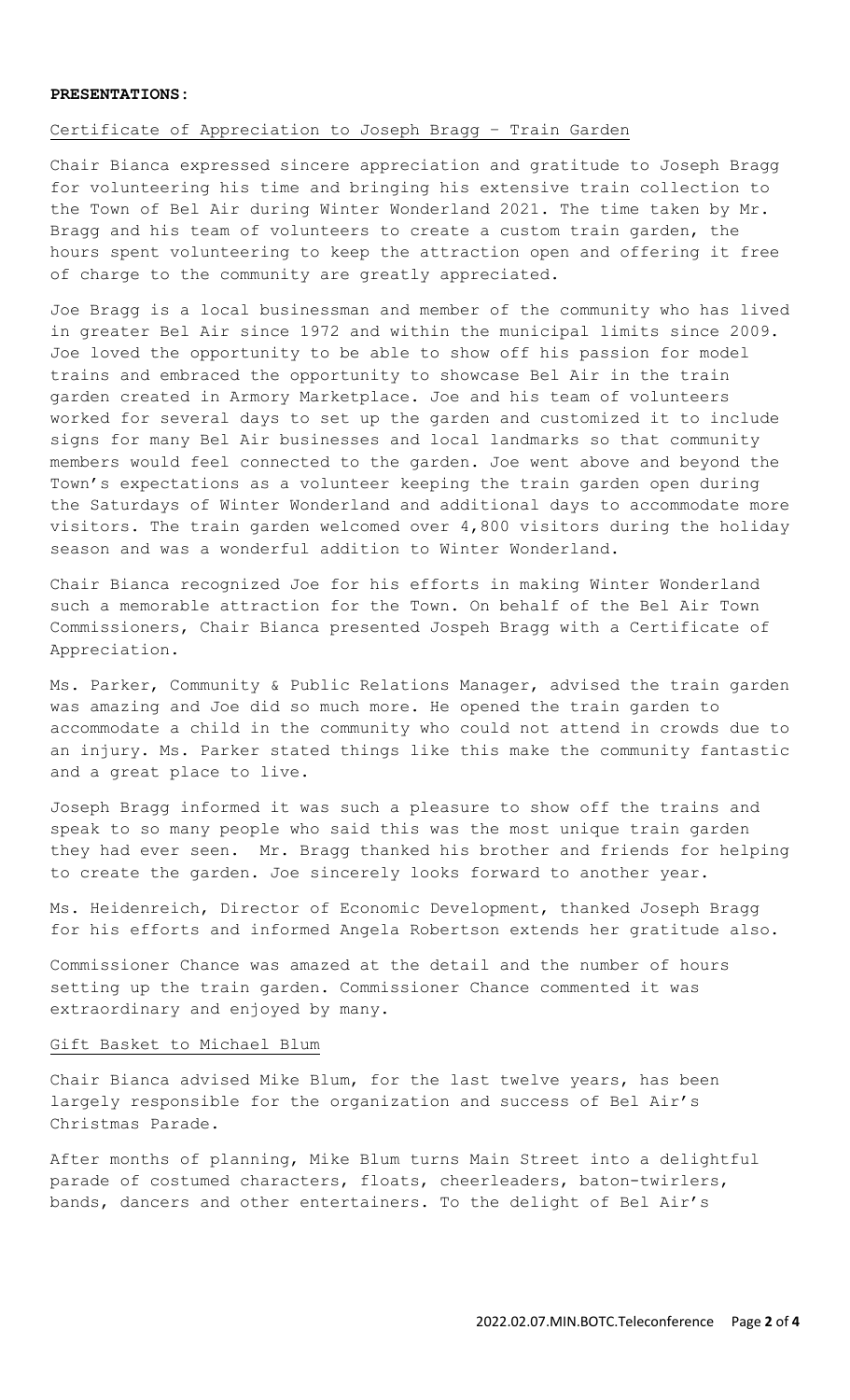children, Mike always manages to make sure that Santa and Mrs. Claus zip down from the North Pole to attend this fun-filled event.

This year, the great weather and a fantastic selection of parade entries drew record breaking crowds to both the parade and the post-parade events in Shamrock Park (such as the bonfire, hot chocolate and cookies, and tree lighting). Mike's attention to detail ensures that families attending the parade and post parade festivities leave with a true holiday spirit and a great sense of community.

Chair Bianca stated Mike is filled with the energy to get things done and shows his dedication to the Town of Bel Air in making this a great place to live.

Ms. Heidenreich, Director of Economic Development, advised it is an honor and delight to work with Mike Blum on the Christmas Parade. People look forward to the Christmas Parade and it has gotten better every year. Ms. Heidenreich stated the time you put in is beyond the call of duty of any volunteer and is obvious Mike brings joy to people. On behalf of the Bel Air Town Commissioners and Town staff, Ms. Heidenreich presented Mike Blum with a gift basket in appreciation for all he does for the Christmas Parade. Ms. Heidenreich informed Mike put in many hours of work for the 2019 Christmas Parade but the Parade was cancelled because of weather.

Ms. Heidenreich thanked the Downtown Alliance who also works with the Town on the Christmas Parade.

Michael Blum stated the Christmas Parade is a wonderful event with thousands of happy spectators attending. Mr. Blum acknowledged the dedication of his staff, volunteers, Mr. Bane and Town staff who worked together to make this happen. Mr. Blum informed many hours are put into planning the parade and the 2019 Christmas Parade was cancelled due to weather not knowing what we would face in 2020.

Mr. Blum thanked the Town of Bel Air for the gift basket and hopes there will be many more parades.

## **NEW BUSINESS:**

Ordinance 807-22 Amending Town Code Chapter 397. Sewers Article I. Sewers and Sewage Disposal § 397-18. Sewer service rate determination - Adding Sewer Base Meter Sizes

Commissioner Chance moved and Commissioner Kahoe seconded the motion that Ordinance No. 807-22, which repeals and re-enacts Chapter 397, Article 1, Section 18A pertaining to sewer service rate determination, of the Bel Air Town Code, be received by the Bel Air Board of Town Commissioners.

A Public Hearing is scheduled for Tuesday, February 22, 2022, 7:30 p.m. at Town Hall.

Ayes: Commissioners Chance, Etting, Hughes, Kahoe and Bianca

Nays: None

The motion carried.